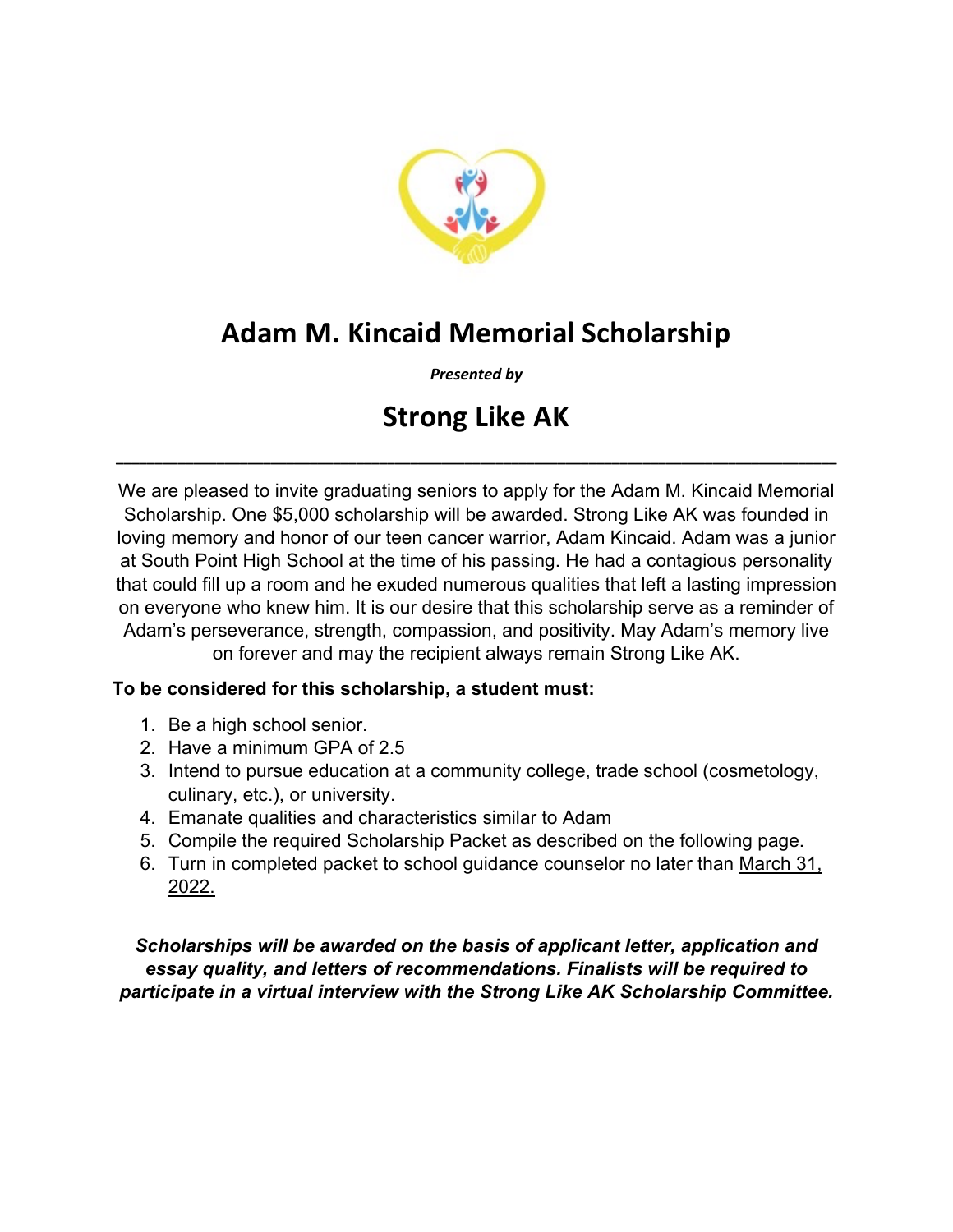# Instructions for Scholarship Pack Requirements

### **1. PERSONAL LETTER FROM APPLICANT**

Write a letter directed to the Strong Like AK Scholarship Committee describing your career and educational goals, and how you intend to reach those goals. Describe the qualities you have developed that will help you succeed in obtaining your goals. Explain why you chose your intended career path.

# **2. ESSAY**

Write an essay on how you have overcome adversity in your life or how you exhibit qualities similar to Adam:

- i. Perseverance
- ii. Compassion
- iii. Strength
- iv. Positivity
- v. Courage

#### **Technical requirements for the essay**

- a. 250-500 words
- b. Typed
- c. Double-spaced

### **3. LETTERS OF RECOMMEDATION**

Please provide two letters of recommendation from teachers, counselors, administrators, volunteer leaders, or work supervisors who can speak of your character. Letters should be in a sealed and signed envelope and should not come from family members or friends.

# **4. HIGH SCHOOL TRANSCRIPT**

Please include the most recent copy of your North Carolina Public School Transcript.

# **5. APPLICANT PHOTO**

Please include a head and shoulders photograph of yourself. With your permission, the photo will be used to announce the winner on our Strong Like AK social media pages and website. We may also publish the photo with an announcement in the local newspaper and local news stations.

# **6. PLACE THE FOLLOWING IN A 9" X 12" ENVELOPE:**

- a. Completed Scholarship Application Form
- b. Personal letter from applicant
- c. Essay
- d. Two letters of recommendations
- e. High School Transcript
- f. Photo